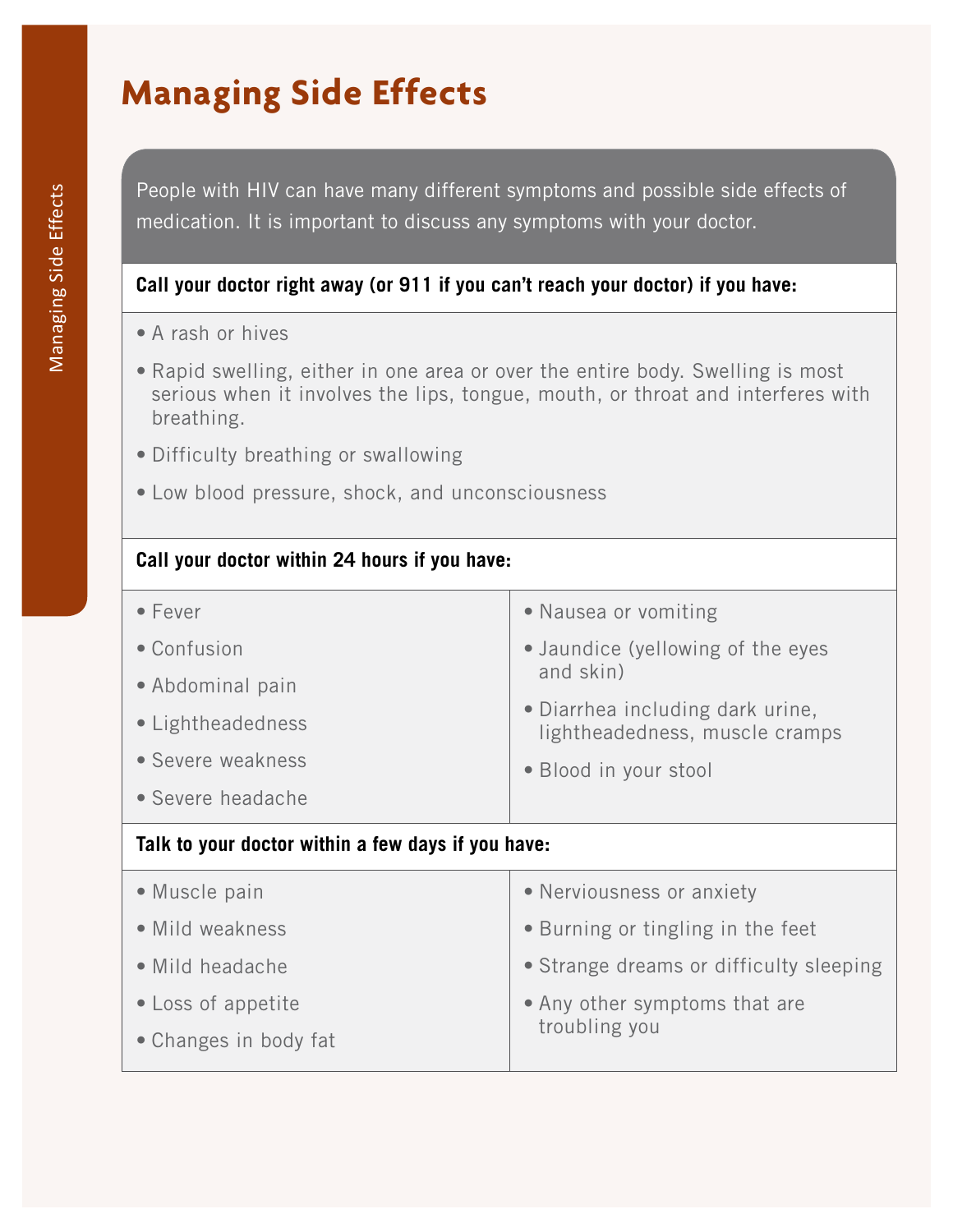# **Symptoms Management Chart**

| <b>Side</b><br><b>Effect</b> | <b>Symptom Management</b>                                                                                                                                                                                                                                                                                                                                                                                                                                                                                                                                                                                                                                                                                                                                                                                                                                                                                                                                                                                                                            | Important<br><b>Notes</b>                                                                                                                                                                                |
|------------------------------|------------------------------------------------------------------------------------------------------------------------------------------------------------------------------------------------------------------------------------------------------------------------------------------------------------------------------------------------------------------------------------------------------------------------------------------------------------------------------------------------------------------------------------------------------------------------------------------------------------------------------------------------------------------------------------------------------------------------------------------------------------------------------------------------------------------------------------------------------------------------------------------------------------------------------------------------------------------------------------------------------------------------------------------------------|----------------------------------------------------------------------------------------------------------------------------------------------------------------------------------------------------------|
| <b>Diarrhea</b>              | • Try the BRAT diet (bananas, rice, applesauce, and toast).<br>• Eat foods high in soluble fiber. This kind of fiber can slow the diarrhea by soaking up liquid.<br>Soluble fiber is found in oatmeal, grits, and soft bread (but not in whole grain).<br>• Try psyllium husk fiber bars (another source of soluble fiber). You can find these at health<br>food stores and many groceries. Eating two of these bars and drinking a big glass of water<br>before bedtime may help your diarrhea.<br>• Your provider may recommend treatments such as calcium, loperamide (Imodium),<br>methylcellulose (Citrucel), or psyllium (Metamucil).<br>Drink plenty of clear liquids.<br>• Stay away from foods high in insoluble fiber, such as whole grains, brown rice, bran, or the<br>skins of vegetables and fruits. These kinds of foods can make diarrhea worse.<br>• Avoid milk products.<br>Don't eat too many greasy, high-fiber, or very sweet foods.<br>Don't take in too much caffeine.<br>• Avoid raw or undercooked fish, chicken, and meat. | Contact your doctor if<br>the diarrhea is bloody<br>or continues for more<br>than a day, if you have<br>abdominal pain, or<br>you start to become<br>dehydrated.                                         |
| Dry<br>Mouth                 | • Rinse your mouth throughout the day with warm, salted water.<br>Carry sugarless candies, lozenges, or crushed ice with you to cool the mouth and give it<br>moisture.<br>Try slippery elm or licorice tea (available in health food stores). They can moisten the mouth,<br>and they taste great!                                                                                                                                                                                                                                                                                                                                                                                                                                                                                                                                                                                                                                                                                                                                                  | Ask your doctor about<br>mouth rinse and other<br>products to treat your<br>dry mouth.                                                                                                                   |
| Fatigue                      | • Get plenty of rest.<br>• Go to sleep and wake up at the same time every day. Changing your sleeping habits too<br>much can actually make you feel tired.<br>• Drink 8 to 12 glasses of water per day; if you want a caffeinated beverage, drink it in the<br>morning.<br>• Try to get some exercise every day.<br>• Take a short nap during the day.<br>Decrease your work schedule if possible.<br>• Keep prepackaged or easy-to-make food in the kitchen for times when you're too tired to<br>cook.<br>• Follow a healthy, balanced diet. Your VA health care provider may be able to help you create<br>a meal plan.                                                                                                                                                                                                                                                                                                                                                                                                                           | Talk to your doctor<br>about the possibility<br>that you have anemia<br>or other medical<br>problems. Anemia<br>means that you have<br>a low red blood cell<br>count, and it can<br>make you feel tired. |
| Head-<br>aches               | For on-the-spot headache relief, try some of these suggestions:<br>• Lie down and rest in a quiet, dark room.<br>Take a hot, relaxing bath.<br>٠<br>• Give yourself a "scalp massage"--massage the base of your skull with your thumbs and<br>massage both temples gently.<br>• Check with your doctor about taking an over-the-counter pain reliever, such as<br>acetaminophen (Tylenol) or ibuprofen (Motrin, Advil).<br>To prevent headaches from happening again, try the following:<br>• Avoid things that can cause headaches, like chocolate, red wine, onions, hard cheese, and<br>caffeine.<br>Reduce your stress level.<br>Drink 8 to 12 glasses of water per day.<br>$\bullet$                                                                                                                                                                                                                                                                                                                                                            | Your doctor may be<br>able to recommend<br>some over-the-<br>counter or prescription<br>medications.<br>If your pain is severe<br>or lasts more than<br>a day contact your<br>doctor right away.         |
| Nausea                       | • Eat smaller meals and snack more often.<br>The BRAT Diet (bananas, rice, applesauce, and toast) can help with nausea and diarrhea.<br>• Keep dry crackers by your bed. Before getting out of bed in the morning, eat a few and stay<br>in bed for a few minutes. This can help reduce nausea.<br>• Try some herbal tea--such as peppermint or ginger tea.<br>• Sip cold, carbonated drinks such as ginger ale.                                                                                                                                                                                                                                                                                                                                                                                                                                                                                                                                                                                                                                     | Your doctor may be<br>able to prescribe<br>medications like<br>Compazine.                                                                                                                                |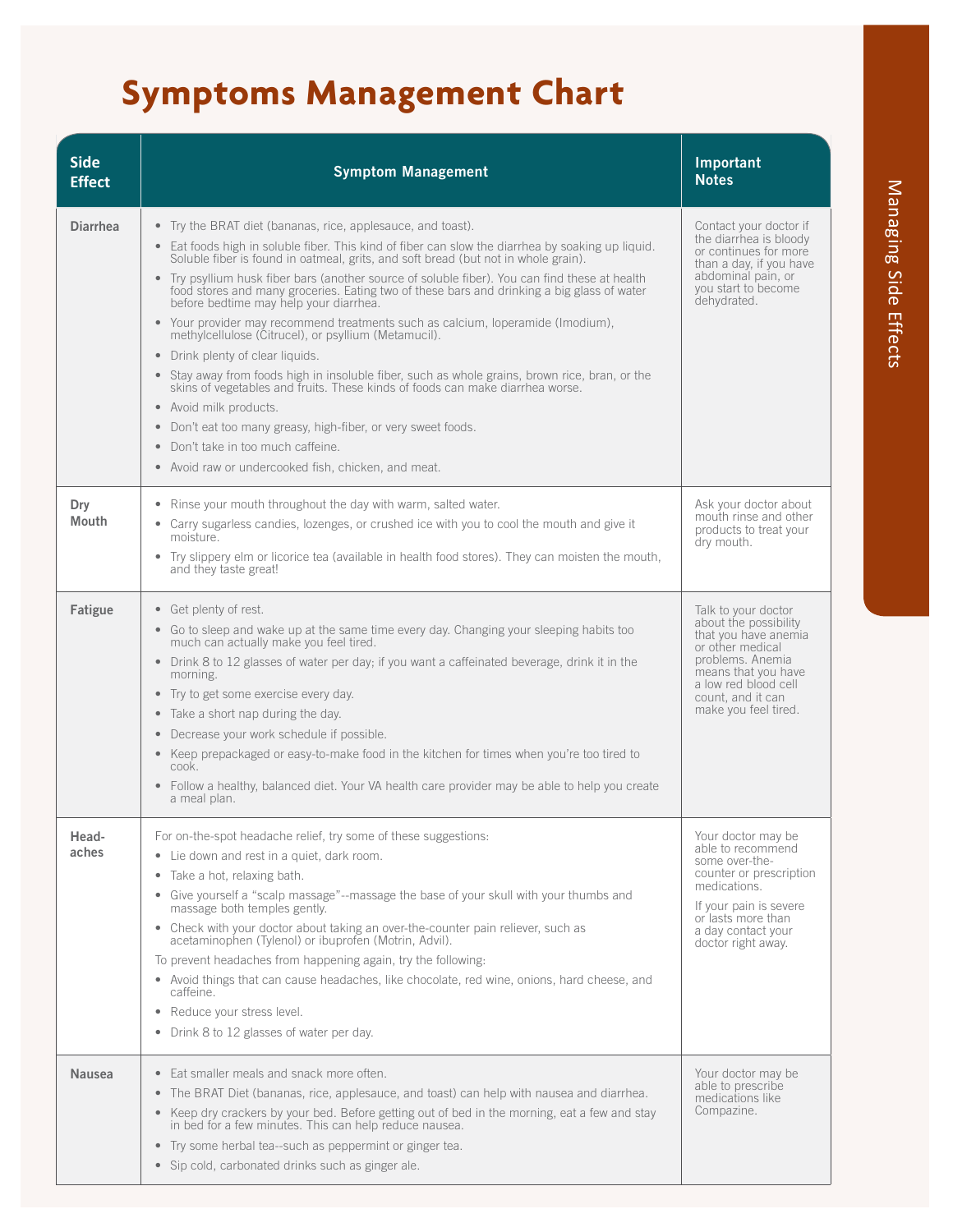# **Symptoms Management Chart (cont.)**

| <b>Side</b><br><b>Effect</b>                | <b>Symptom Management</b>                                                                                                                                                                                                                                                                                                                                                                                                                                                                                                                                                                                                                                                                                                                                                                                                                                                                                                                                                                                                                                                                                                                                                                                                                       | Important<br><b>Notes</b>                                                                                                                                                         |
|---------------------------------------------|-------------------------------------------------------------------------------------------------------------------------------------------------------------------------------------------------------------------------------------------------------------------------------------------------------------------------------------------------------------------------------------------------------------------------------------------------------------------------------------------------------------------------------------------------------------------------------------------------------------------------------------------------------------------------------------------------------------------------------------------------------------------------------------------------------------------------------------------------------------------------------------------------------------------------------------------------------------------------------------------------------------------------------------------------------------------------------------------------------------------------------------------------------------------------------------------------------------------------------------------------|-----------------------------------------------------------------------------------------------------------------------------------------------------------------------------------|
| Nausea<br>(cont.)                           | Try eating ginger, such as in ginger tea, ginger ale, or ginger snaps.<br>Talk with your VA health care provider about whether you should take medicine for your<br>nausea.<br>If you do vomit, be sure to "refuel" your body with fluids such as broth, carbonated<br>beverages, juice, or popsicles.<br>Avoid things that can upset the stomach, such as alcohol, aspirin, caffeine, and smoking.<br>Avoid foods or smells that trigger nausea.<br>Avoid hot or spicy foods.<br>Avoid greasy or fried foods.<br>Don't lie down immediately after eating.                                                                                                                                                                                                                                                                                                                                                                                                                                                                                                                                                                                                                                                                                      | Contact your doctor<br>right away if you vomit<br>right after taking your<br>medications or if you<br>vomit several times in<br>24 hours                                          |
| Pain and<br><b>Nerve</b><br><b>Problems</b> | Massage your feet. This can help make the pain go away for a while.<br>Soak your feet in ice water to help with the pain.<br>$\bullet$<br>Wear loose-fitting shoes and slippers.<br>• When you're in bed, don't cover your feet with blankets or sheets. The bedding can press<br>down on your feet and toes and make the pain worse.<br>Ask your doctor about taking an over-the-counter pain reliever to reduce the pain and<br>swelling.                                                                                                                                                                                                                                                                                                                                                                                                                                                                                                                                                                                                                                                                                                                                                                                                     |                                                                                                                                                                                   |
| Dry Skin                                    | Drink 8 to 12 glasses of water per day.<br>Avoid long, hot showers or baths.<br>Avoid soaps and skin products that contain alcohols or harsh chemicals.<br>Use moisturizing lotion after showers (such as Aquaphor, Absorbase, or Lac-Hydrin).<br>$\bullet$<br>Use mild, unscented laundry detergents and avoid fabric softeners.<br>$\bullet$<br>Use petroleum jelly on dry, itchy areas; your provider may recommend other agents to help.<br>$\bullet$<br>Use sunscreen.                                                                                                                                                                                                                                                                                                                                                                                                                                                                                                                                                                                                                                                                                                                                                                     |                                                                                                                                                                                   |
| Rash                                        | Avoid very hot showers or baths. Water that is too hot can irritate the skin.<br>$\bullet$<br>Avoid being in the sun. Sun exposure can make your rash worse.<br>$\bullet$<br>Try using unscented, non-soapy cleansers for bathing or showering.<br>$\bullet$<br>Try rubbing or pressing on the itchy areas rather than scratching.<br>A rash that blisters, or involves your mouth, the palms of your hands, or the soles of your<br>feet, or one that is accompanied by shortness of breath, can be dangerous: contact your care<br>provider right away, or go to an emergency room for evaluation.                                                                                                                                                                                                                                                                                                                                                                                                                                                                                                                                                                                                                                            | You should call your<br>doctor to help find out<br>what is causing the<br>rash; you may need to<br>go into clinic, as it is<br>often difficult to treat a<br>rash over the phone. |
| Weight<br>Loss                              | Be sure to keep track of your weight, by weighing yourself on scales and writing down how<br>much you weigh. Tell your doctor if there are any changes.<br>• Create your own high-protein drink by blending together yogurt, fruit (for sweetness), and<br>powdered milk, whey protein, or soy protein.<br>Add dried milk powder, whey protein, soy protein, or egg white powder to foods (for example,<br>$\bullet$<br>scrambled eggs, casseroles, and milkshakes).<br>Between meals, try store-bought nutritional beverages or bars (such as Carnation Instant<br>Breakfast, Benefit, Ensure, Scandishake, Boost High Protein, NuBasics). Look for ones that<br>are high in proteins, not sugars or fats.<br>Spread peanut butter on toast, crackers, fruit, or vegetables.<br>$\bullet$<br>Add cottage cheese to fruit and tomatoes.<br>Add canned tuna to casseroles and salads.<br>$\bullet$<br>Add shredded cheese to sauces, soups, omelets, baked potatoes, and steamed vegetables.<br>$\bullet$<br>Eat yogurt on your cereal or fruit.<br>$\bullet$<br>Eat hard-boiled (hard-cooked) eggs. Use them in egg-salad sandwiches or slice and dice<br>them for tossed salads.<br>• Add diced or chopped meats to soups, salads, and sauces. | Your doctor can<br>help monitor your<br>weight over time and<br>suggest resources<br>and a safe program<br>for maintaining your<br>weight.                                        |